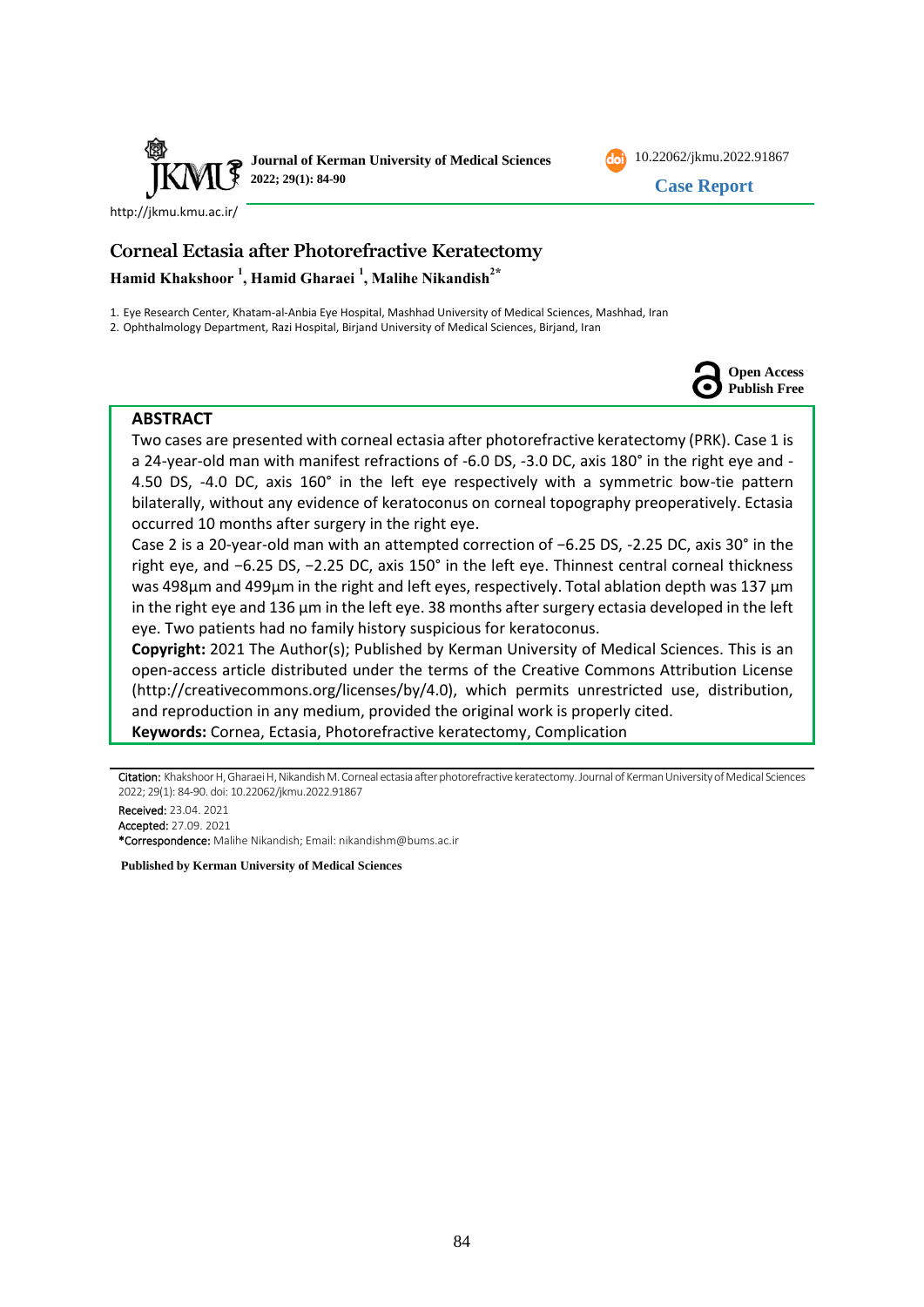#### **Introduction**

orneal ectasia is characterized by progressive corneal thinning associated with loss of uncorrected visual acuity (UCVA) and often best spectacle-corrected visual acuity (BCVA) (1). **C**

The estimated incidence of ectasia after LASIK ranges from 0.04% to 0.6%. Recognized risk factors for ectasia include corneal ectatic disorders, specific topographic patterns (forme fruste keratoconus), low residual stromal bed thickness, young age, low preoperative corneal thickness, and high myopia (2).

Ectasia may also occur after PRK in eyes with known risk factors such as inferior topographical steepening and in eyes without definite risk factors (3).

A study from Emory University, a tertiary referral center, showed that the incidence of ectasia following LASIK was 36 times higher than the incidence of ectasia after PRK (4).

In this case report, 2 cases of ectasia after PRK are described and the possible risk factors for this complication are discussed.

#### **Case reports**

#### **Case 1**

A 24-year-old man underwent refractive surgery for myopic astigmatism in both eyes in December 2010. Family history for keratoconus was negative. The BCVA was 20/40 with manifest refraction of -6.0 DS, -3 DC, axis 180° in the right eye, and 20/20 with manifest refraction of -4.50 DS, -4 DC, axis 160° in the left eye. The right eye of this case was amblyopic. The patient had a stable refraction for at least two years. No clinical signs of keratoconus were found under slit-lamp examination. Preoperative central corneal pachymetry was 518 µm in the right eye and 536 µm in the left eye. Preoperative corneal topographies (EyeSys Corneal Analysis System 2000, Eye Sys Laboratories, Houston, TX) exhibited a symmetric bow-tie pattern bilaterally, with Sim-K values of 44.11/41.7 in the right eye and 44.70/41.41 in the left eye (Figure 1). Preoperative orbscan plots are also shown in Figure 2.



**Figure 1.** A: Case 1, right eye. Preoperative topography showing symmetric bow-tie with a central K-reading of 42.79 D; B: Case 1, left eye. Preoperative topography also showing symmetric bow-tie with a central K-reading of 43.33 D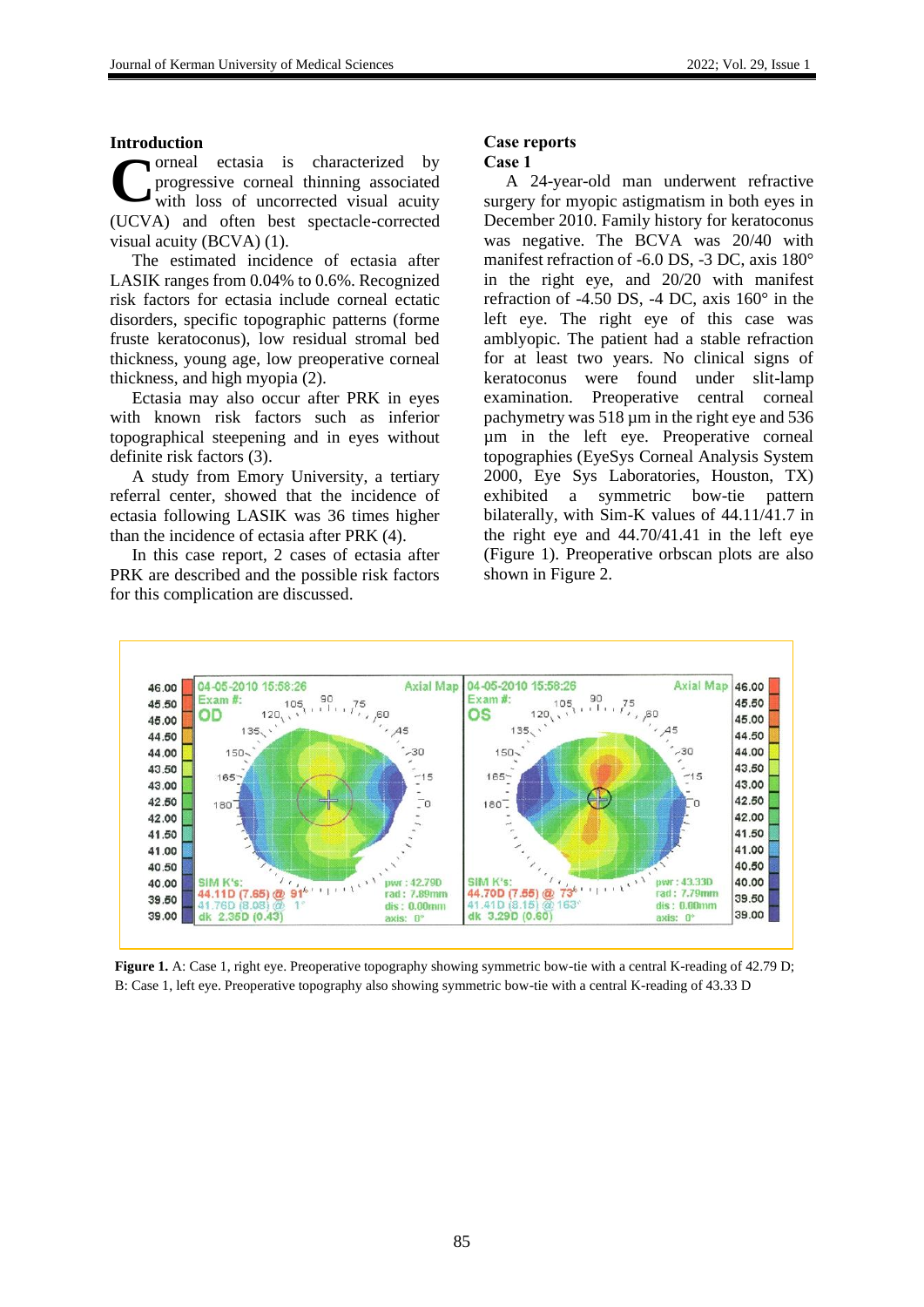

**Figure 2.** A: Case 1, right eye preoperative orbscan B: Case 1, left eye preoperative orbscan.

Bilateral PRK was performed using an excimer laser (Keracor Technolas 217 z-V4.21, Bausch & Lomb Surgical, Claremont, CA) with tissue saving mode. The ablation zone diameter was 6 mm in both eyes. Total ablation depth was 114 µm in the right eye and 109 µm in the left eye. The early postoperative course was uneventful. Three months after surgery,

uncorrected visual acuity was 20/40 in the right eye and 20/20 in the left eye. Ten months after surgery, the patient referred with -11 DS, -2.00 DC, axis  $90^{\circ}$  the in right eye and -0.5 DS, -0.5 DC, axis 120° in the left eye. The BCVA was 20/200 in the right eye and 20/20 in the left eye. Postoperative orbscan and topography plots are shown in Figure 3.



**Figure 3.** A: Case 1, right eye 21 months' postoperative topography; B: Case 1, right eye postoperative orbscan show prominent corneal ectasia.

#### **Case 2**

A 20-year-old man was undergone bilateral PRK for myopic astigmatism with an attempted correction of -6.25 DS, -2.25 DC, axis 30° in the right eye, and  $-6.25$  DS,  $-2.25$  DC, axis  $150^\circ$  in the left eye. The BCVA was 20/50 in both eyes. Only preoperative orbscan was available which is shown in Figure 4. Axial map exhibits a symmetric bow-tie pattern. The thinnest central corneal thickness readings measured by orbscan were 498 µm in the right eye and 499 µm in the left eye. Bilateral PRK was performed with an excimer laser (Keracor Technolas 217 z-V4.21,

Bausch & Lomb Surgical, Claremont, CA). The ablation zone diameter was 5.7 mm in both eyes. Total ablation depth was 137  $\mu$ m in the right eye and 136 µm in the left eye. Two months after the treatment, the uncorrected visual acuity (UCVA) was 20/50 in both eyes. Thirty-eight months after the surgery, the UCVA was 20/50 in the right eye and 20/120 in the left eye with manifest refractions of  $-0.5$  DS,  $-0.5$  DC, axis  $53^\circ$  and  $-0.5$ DS, -2.5 DC, axis 110<sup>°</sup>, respectively. Topography maps revealed an inferior steepening suggestive of early corneal ectasia (Figure 5).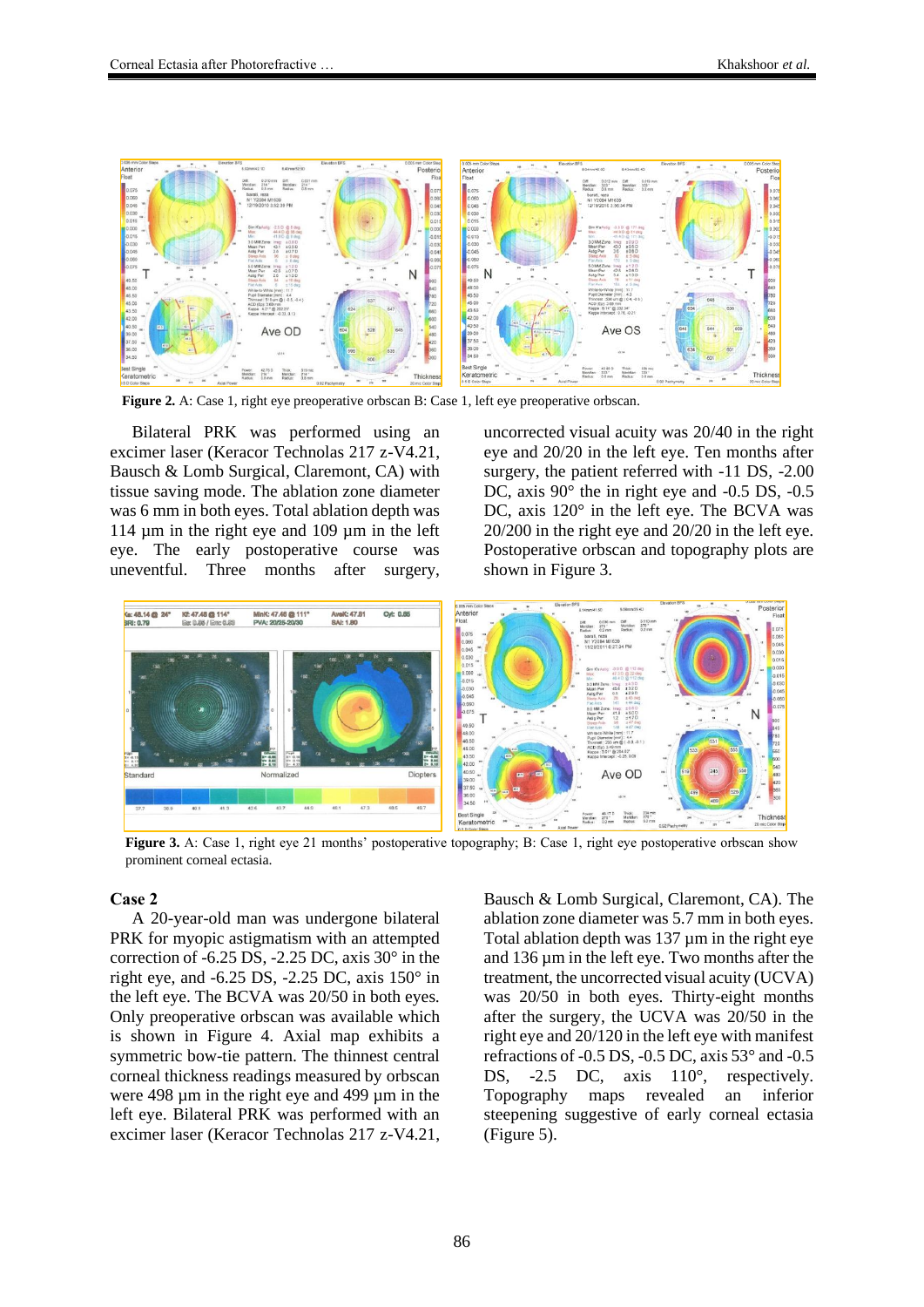

**Figure 4.** A: Case 2, right eye preoperative orbscan; B: Case 2, left eye preoperative orbscan



Figure 5. A: Case 2, right eye postoperative orbscan; B: Case 2, left eye postoperative orbscan with inferotemporal corneal ectasia

#### **Discussion**

The first cases of corneal ectasia as a serious complication of refractive surgery were reported by Seiler *et al*, in three eyes that had laser in situ keratomileusis (LASIK) for myopia from -10.00 to -13.50 D. After the above-mentioned study, the literature review showed some post-PRK and post-LASIK ectasia that are discussed here (5).

Most surgeons predominantly favor PRK technique for thin and high-risk corneas. A global literature review by McDonald (2011) revealed only 32 reported cases of ectasia occurring after surface ablation, however, the number of cases has increased over the last 3 years, possibly because of the occurrence of very late onset of ectasia after PRK (4).

Malecaze *et al.* reported the first case of bilateral corneal ectasia four years after PRK in a patient with low-degree myopia. In a 22-yearold man, BCVA was 20/20 with -1.5 DS, -1.00 DC, axis 105° and -1.5 DS, -1.00 DC, axis 6°, in the right and left eyes, respectively. The patient had a stable refraction for 4 years. Preoperative ultrasonic central corneal pachymetry was 495

µm. Central keratometry measured was 43.77/43.32 in the right eye and 43.88/43.26 in the left eye. The ablation zone diameters were 5.5 and 5.3 mm in the right and left eyes, respectively, with a peripheral treatment zone from 6 to 8.5 mm. In addition, the calculated total ablation depth was 32 µm in the right eye and  $30 \mu m$  in the left eye. Therefore, the residual thickness was more than 460 µm in both eyes. The early postoperative course was uneventful. Retrospective analysis of preoperative videokeratography indicated the existence of forme fruste keratoconus characterized by clinical and topographical signs of keratoconus in the left eye and a typical topographical keratoconus pattern in the right eye. The onset of corneal ectasia in their case was four years after surgery  $(6)$ .

In another study, Parmar *et al.,* reported a case of posterior keratectasia followed over a period of 6.5 years after unilateral repeated myopic PRK. The attempted correction was - 9.75 DS. A further PRK was performed one year later due to the corneal haze and regression with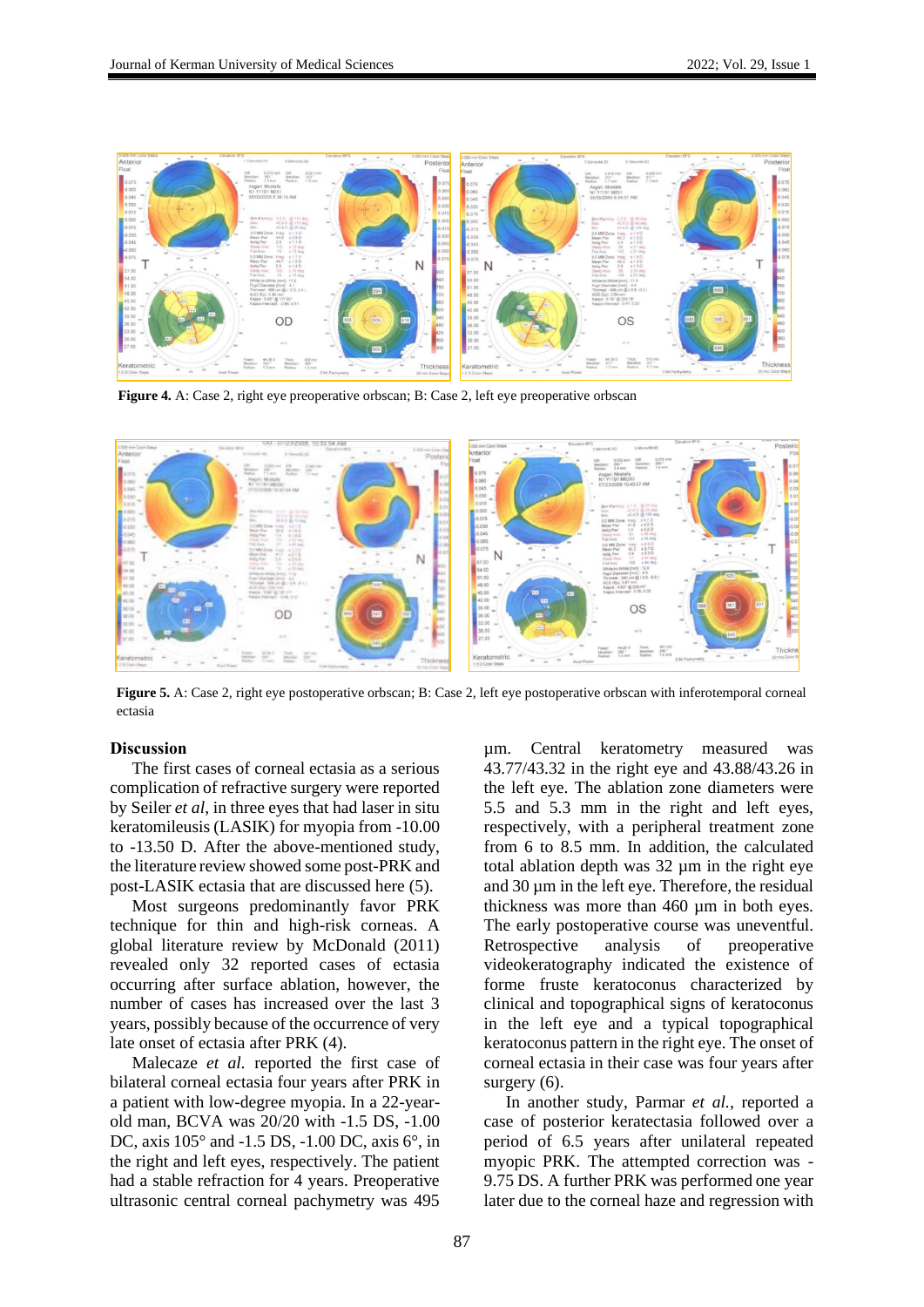a target correction of -4.5 DS and a 6-mm ablation zone. The patient was 47-year-old at the time of surgery with no clinical evidence of corneal ectasia (keratoconus) preoperatively. It should be noted that although corneal topography and pachymetry maps were unavailable, however, the left cornea was topographically normal, with a central corneal thickness of 620 µm and no evidence of keratectasia. The case had repeated deep ablation (7).

Holland *et al*, reported five patients who developed ectasia after PRK. However, two patients had hyperopic astigmatism; four patients had multiple retreatments resulting in corneal perforation, or were diagnosed as keratoconus suspects preoperatively, although no topographies were published (8).

Hyojin *et al.*, reported prominent post-PRK ectasia of the cornea in a 42-year-old patient. Preoperative pachymetry was 536  $\mu$ m with an intended ablation of 74 µm. Preoperative refraction was -7.25 DS, -0.50 DC, axis 12° with a best spectacle-corrected visual acuity (BSCVA) of 20/20 in both eyes. Keratometry results were 43.75/43.50 D and 43.00/42.75 D in the right and left eyes, respectively. Corneal topography was not performed. The surgical equipment used was a Summit excimer laser. The procedure was uneventful. Nine years after surgery, prominent ectasia occurred in the left eye (9).

Leccisott et al, reported four patients of corneal ectasia after PRK in a retrospective, noncomparative case series including 6453 cases of myopic PRK with a minimum follow-up of 18 months (10).

The first case was a 38-year-old woman that presented with bilateral ectasia 3 years after surgery with attempted correction of -7.00 DS, - 3.00 DC, axis 180° in the right eye, and -6.00 DS, -4.00 DC, axis 180° in the left eye, with preoperative US pachymetry results of 520 and 510 μm in the right and left eyes, respectively. Maximum curvature was 44.3 D in the right eye and 45.5 in the left eye. Preoperative axial videokeratography showed forme fruste keratoconus in both eyes. The presumed optical zone and ablation depth are unknown. Bilateral inferotemporal ectasia was shown three years after surgery.

The second case was a 31-year-old man, with attempted correction of -4.5 DS, -1.75 DC, axis 175°, a BSCVA of 1.0, an US central pachymetry of 487 μm, and an axial videokeratography showing a regular bow-tie pattern, with a maximum curvature of 45.75 D in the right eye. The patient was undergone penetrating keratoplasty for keratoconus in the fellow eye. Corneal ectasia occurred 13 months after surgery.

The third patient was a 31-year-old man with preoperative refraction of -3.75 DS, -0.75 DC, axis  $10^{\circ}$  and -3.75 DS, -0.5 DC, axis  $150^{\circ}$  in the right and left eyes, respectively, and a bilateral 1.0 BSCVA. In a preoperative corneal topography, only aberration index is abnormal and no keratoconus is indicated by the videokeratographer expert system. Three years after surgery, corneal ectasia occurred in the left eye. The fourth patient was a 38-year-old woman with preoperative refraction of  $-2.5$  DS,  $-0.75$ DC, axis  $130^\circ$  in the right eye and -1.5 DS, -1.25 DC, axis 130° in the left eye, and a bilateral BSCVA of 1.0. Ultrasound central pachymetry results were  $510$  and  $509 \mu m$ , in the right and left eyes, respectively. Corneal topography showed a moderate inferior steepening, with a maximum curvature of 48.3 D and an abnormal vertical asymmetry index in the left eye. The keratoconus was considered 'possible' by the keratograph expert system in the left eye. Ablation depth of 50 μm was planned. Six months later, corneal ectasia was observed in the left eye (10).

Mortensen (2012) reported a case of post-PRK ectasia 16 years after surgery that attempted for correction of -3.5 D myopia in both eyes. The patient was a 21-year-old male at the time of surgery. Postoperative pachymetry results were 424 and 440 µm in the right and left eyes, respectively, in spite of CXL progression that continued (11).

Randleman et al, reported two patients who developed bilateral corneal ectasia after PRK. The first case was a 37-year-old man with manifest refractions of -4.00 DS, 2.50 DC, axis 160° (20/20) in the right eye and -7.00 DS, -3.00 DC, axis 180 $^{\circ}$  (20/30) in the left eye. The patient had thin corneas  $(472 \text{ and } 441 \text{ mm})$ , respectively); and an inferior paracentral steepening in the right eye and central steepening in the left eye on topography. The planned ablation depths were 53 µm in the right eye and 100 µm in the left eye. Three weeks after PRK, ectasia was observed bilaterally (3).

The second case was a 40-year-old man with manifest refraction of -8.50 DS, +3.75 DC, axis 123° in the right eye and -9.25 DS, +4.00 DC, axis 77° in the left eye. The corneal thickness of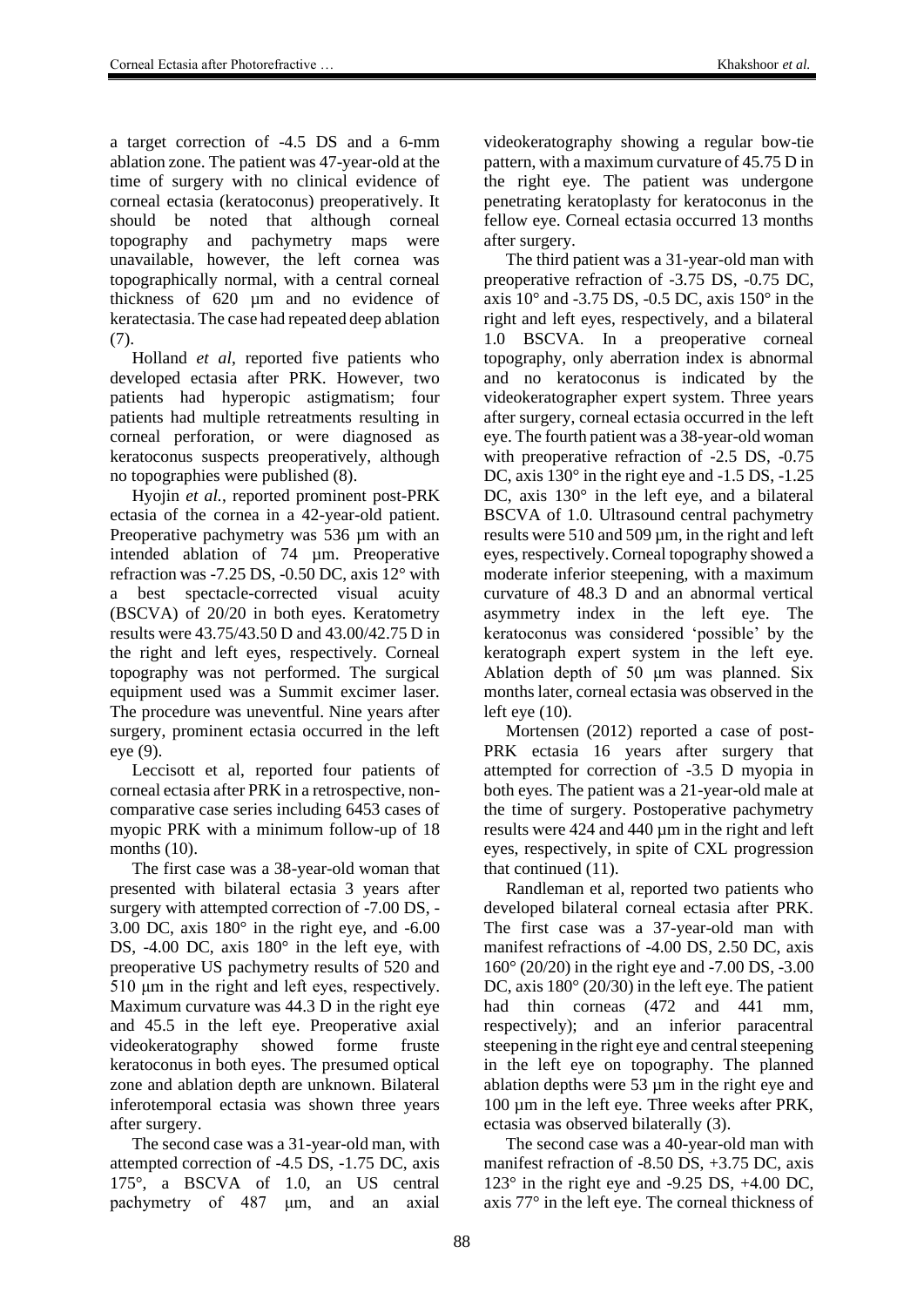509 and 508 µm were noted respectively. Preoperative topography exhibited a symmetric bow-tie pattern bilaterally, with Sim-K values of 46.68/43.21 D in the right eye and 46.80/43.38 D in the left eye. The patient had a family history suspicious for keratoconus, with a sibling who had bilateral corneal transplantation at a young age. Planned central ablation depth was 98 mm in the right eye and 106 mm in the left eye. Ten months after surgery, topography revealed an inferonasal steepening suggestive of early bilateral corneal ectasia (3).

Hashemian *et al.* reported a post-PRK ectasia in a 24-year-old man without any obvious preoperative risk factor that presented four years after surgery. Preoperative manifest refraction was -2.75 DS in both eyes. Pachymetry was 527 µm in the right eye and 554 µm in the left eye. Ablation depth was 49.7 and 39.7  $\mu$ m, respectively. All topography indices were normal in both eyes and KpI was 0% bilaterally  $(12)$ .

According to McDonald and Marguerite, "The onset of post-PRK ectasia is so late that it is possible to miss the diagnosis." They also stated that "For example, increased myopia can be mistaken for cataractous changes" (4).

In the literature review, it was revealed that post-PRK ectasia can occur in an individual with an age of 47 years at the time of surgery (7). Literature review also outlines that the onset time of post-PRK ectasia varies from 6 months (10) to 16 years (11) after surgery. Corneal ectasia can develop in patients with known risk factors and without any known risk factors.

One of the cases (case 1) in the present report had a symmetric bow-tie topographic pattern bilaterally and a relative deep ablation without

# **References**

- 1. Randleman JB, Russell B, Ward MA, Thompson KP, Stulting RD. Risk factors and prognosis for corneal ectasia after LASIK. Ophthalmology. 2003; 110(2):267-75. doi: 10.1016/S0161-6420(02)01727-X.
- 2. Randleman JB, Stulting RD, Corneal ectasia. In Alio y Sanz JL, Azar DT. editors. Management of complications in refractive surgery. New York, NY: Springer 2008.
- 3. Randleman JB, Caster AI, Banning CS, Stulting RD. m. J Cataract Refract Surg. 2006; 32(8):1395-8. doi: 10.1016/j.jcrs.2006.02.078.
- 4. Marguerite B. McDonald, MD. Surgeon: LASIK involves far greater risk of postop

any obvious risk factor. Ectasia was observed 10 months after operation.

The second case had preoperative suspicious findings including young age, thin corneas, and BSCVA less than 20/20. But in imaging maps, he had a symmetric bow-tie topographic pattern bilaterally characterized by some degree of enantiomorphism. This patient had deep ablation with low residual stromal thickness bilaterally. In this case, ectasia occurred 38 months after surgery. In our cases, the onset of ectasia was not too late in comparison with post-LASIK ectasia.

In conclusion, corneal ectasia can occur after PRK, especially in susceptible individuals. To minimize the risk of postoperative corneal ectasia, PRK should be performed only if the corneal topography is normal. The safety of the PRK procedure must be evaluated in patients with pathological corneas. Extensive patient counseling and extreme caution should be used in these patients.

# **Acknowledgments**

Special thanks to the patients for giving us the permission to report their illness.

## **Authors' contributions**

All authors contributed to the study's conception and design, Material preparation and data collection.

# **Funding**

Non

# **Conflict of interest**

The authors declare that there is no conflict of interests.

> ectasia than does PRK. 10 January 2011. Available from: https://www.healio.com/news/ophthalmology/ 20120331/surgeon-lasik-involves-far-greaterrisk-of-postop-ectasia-than-does-prk.

- 5. Seiler T, Koufala K, Richter G. Iatrogenic keratectasia after laser in situ keratomileusis. J Refract Surg. 1998;14(3):312-7. PMID: 9641422.
- 6. Malecaze F, Coullet J, Calvas P, Fournié P, Arné JL, Brodaty C. Corneal ectasia after photorefractive keratectomy for low myopia. Ophthalmology. 2006; 113(5):742-6. doi: 10.1016/j.ophtha.2005.11.023.